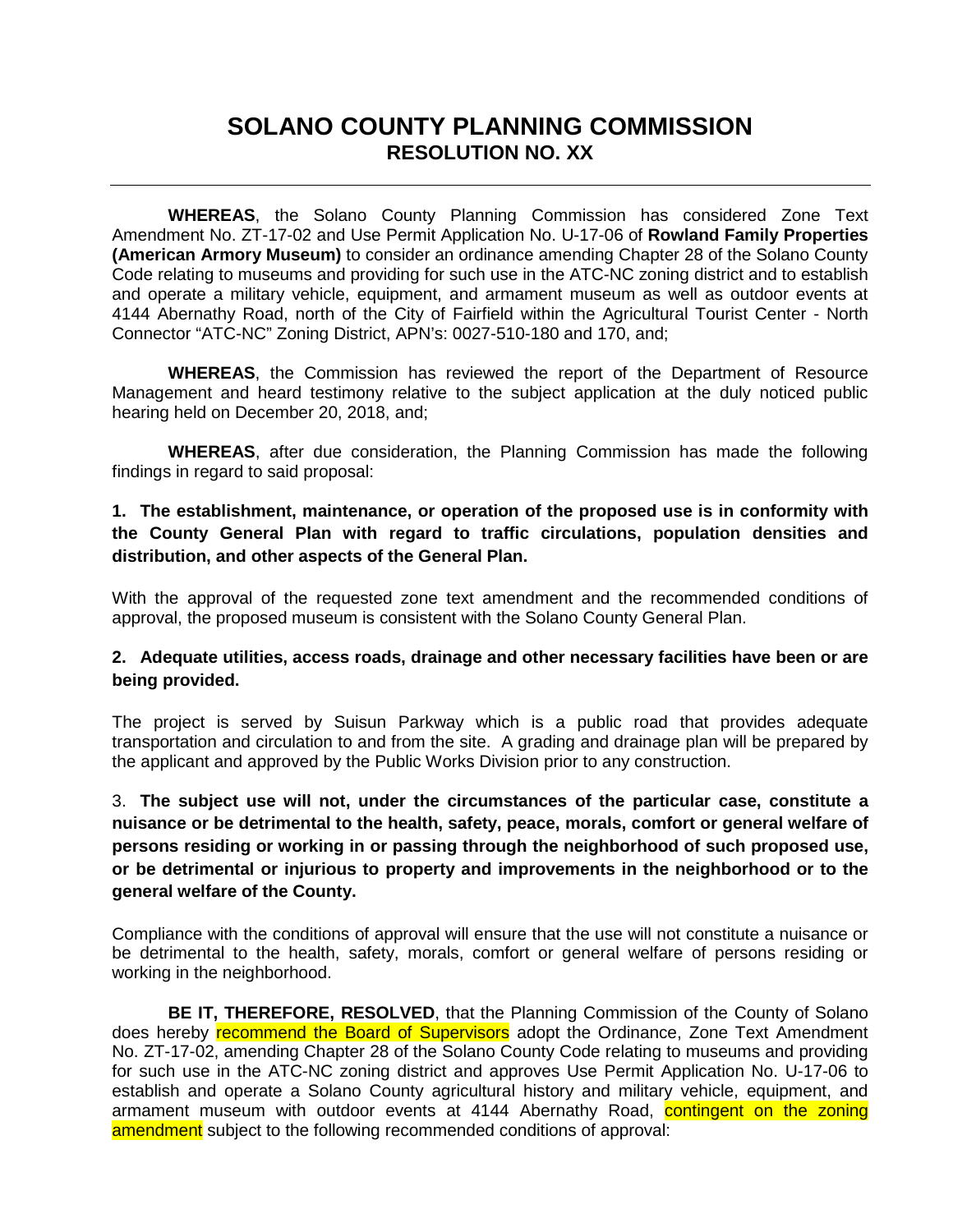## *Administration*

- 1. The proposed use shall be established in accord with the application and site plan for Use Permit (U-17-06) and as approved by the Planning Commission.
- 2. The Permittee shall take such measures as may be necessary or as may be required by the County to prevent offensive noise, lighting, dust or other impacts, which constitute a hazard or nuisance to surrounding properties. Vehicles and equipment shall be arranged as indicated on the site plan and the property shall be left in an orderly and clean manner.
- 3. The operating hours for outdoor museum events shall be from the hours of 10:00 am to 4:00 pm. Live demonstrations shall occur only at the annual fundraiser and a second special event. All operations comply with State and Federal guidelines to ensure the safety of the public.
- 4. A reclamation plan to reclaim disturbed lands caused by vehicle demonstrations on the portion of the property labeled "Live Demonstration Area" shall be submitted to and approved by the Department of Resource Management prior to commencement of live demonstrations.
- 5. The Permittee shall post a surety bond or other financial assurance mechanism acceptable to the County in the amount of \$20,000 and made payable to the County to guarantee completion of the reclamation plan including revegetation, erosion control measures and removal of abandoned equipment.
- 6. By accepting the approved conditional use permit or any related project approval, the permittee and its successors in interest agree that the County of Solano, its officers and employees shall not be responsible for injuries to property or persons arising out of or related to the use or development of the property in connection with the exercise of this permit or any related project approval. The permittee or its successors in interest shall defend, indemnify, and hold harmless the County of Solano, its officers, agents, and employees from all legal actions, claims, losses, costs, damages, injuries, liabilities, or expenses (including, but not limited to, attorney fees, expert witness and consultant fees, and other costs of litigation or reasonably incurred in anticipation of litigation) arising from any such injuries. The permittee or its successors in interest shall reimburse the County for all legal costs and attorneys' fees related to litigation based on the approval of and/or interpretation of this permit or any related project approvals, including CEQA compliance. This agreement is a covenant that runs with the land and shall be binding on all successors in interest of the permittee. The indemnification provisions contained in this Condition shall survive the termination, expiration, invalidation, or cancellation of this permit or any related project approvals

## *Public Works*

- 7. The Permittee shall apply for, secure and comply with the conditions of a grading permit from Solano County Public Works for any proposed grading on the property, including, but not limited to, grading and placement of material for the driveway and parking lot.
- 8. The Permittee shall apply for, obtain and comply with the conditions of an encroachment permit from Solano County Public Works for the existing driveway access from Suisun Parkway. The access must be maintained in such a manner as to prevent soil, rocks and debris from tracking onto Suisun Parkway.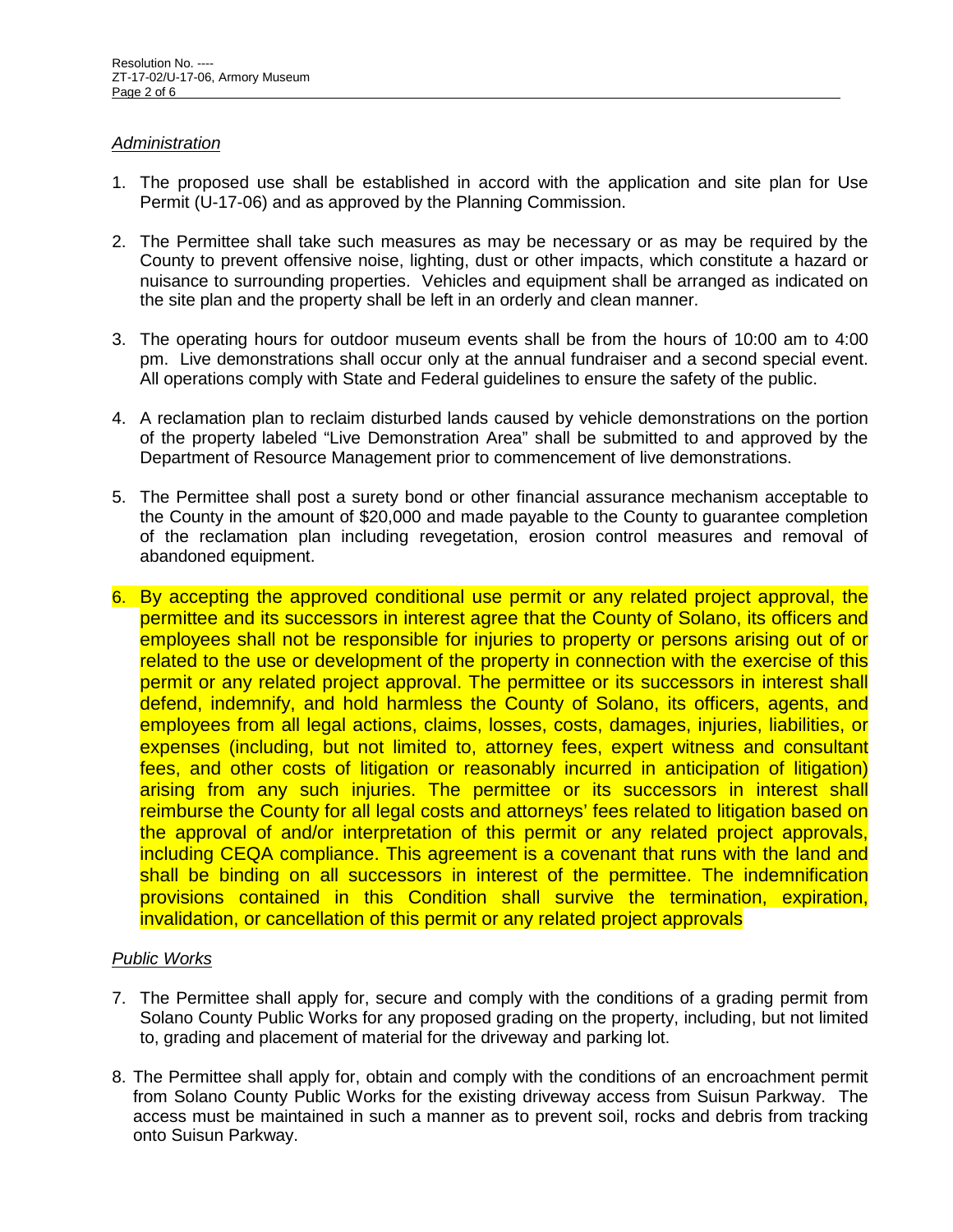#### *Building Division*

- 9. A change of occupancy from storage (U) to an assembly occupancy (A) is required for the proposed American Armory Museum. Drawings need to be prepared by a licensed architect or engineer and include the following:
	- o Code Analysis for occupant load, allowable area, fixture count, etc.
	- o Accessible parking
	- o Accessible path or travel to building and restrooms
	- $\circ$  Accessible restrooms with adequate quantity of fixtures for the number of building occupants
	- o Mezzanine must be accessible (i.e., elevator) and be able to support live loads (structural design and calculations)
	- o Fire sprinklers will be required if the building is more than 3000 square feet in area
	- o Adequate exits and exit signage
	- o Additional accessible features per 2016 CBC chapter 11B

#### *Fire*

- 10. Plans submitted for building permit must meet all requirements of the Uniform Building and Fire Codes. Occupancies will be determined by the County Building Official for restrictions.
- 11. Buildings will require protection by an automatic fire sprinkler system. System plans must be submitted to the Suisun Fire Protection District for permit, plan review and field inspections. This requirement will be determined on the submitted building permit plans.
- 12. Other Fire Protection Systems and Alarms may be required pending occupancy use as submitted on building plans.
- 13. Public events on-site may have special requirements, these may include permits for tents, heating devices and pyrotechnic displays.
- 14. Access Road and building approach must meet County and Fire Code Standards.
- 15. Occupant load and exits will be determined upon submission of plans for building permit.
- 16. The access road must meet all Solano County requirements for use as a commercial driveway. This may include adequate turning radius or approved turnarounds capable of supporting fire apparatus.
- 17. Any gate entrances shall be at least 16 ft. wide. If gate is locked, it will be required to be provided with approved fire department access devise.
- 18. Any onsite storage of flammable and combustible liquids will require a fire permit.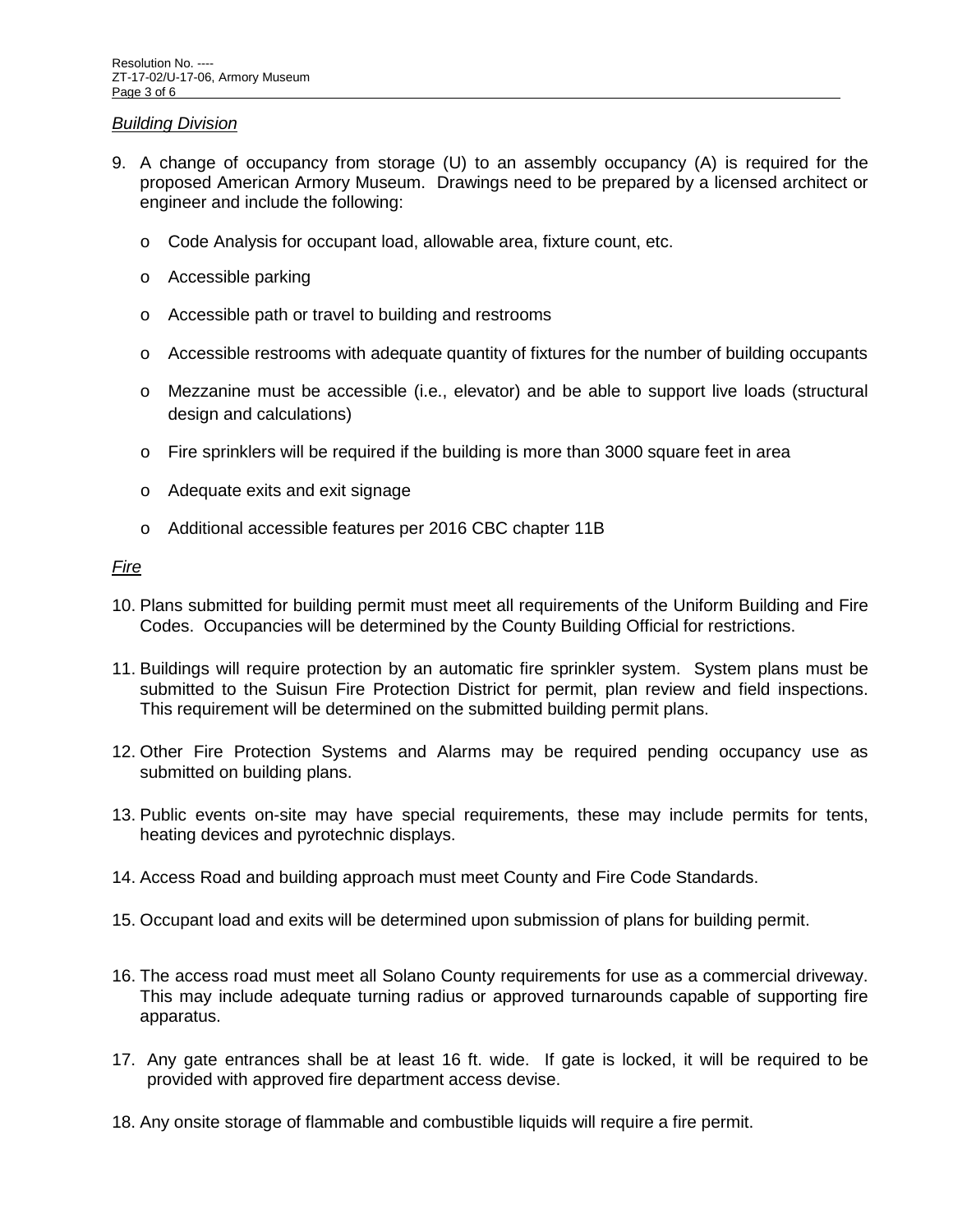#### *Environmental Health*

- 19. The facility will have a leachfield reserve area designated and provide calculations based upon Solano County Code Ch. 6.4-87, Table 4: Projected Daily Waste Flow to show that the existing leachfield will support any additional flows. The maximum wastewater flows shall calculate the existing one-bedroom residence at 150 gallons/bedroom/day, 20 gallons/day/employee, and 5 gallons/day/visitor.
- 20. The facility shall expand the septic system under permit if its anticipated daily wastewater flows exceed the existing capacity of the system. Please contact the Technical Program at (707) 784- 6765 for more information.
- 21. The facility shall notify the Solano Irrigation District (SID) and state if the SID supplied water will be used for landscape irrigation or agricultural irrigation.
- 22. If the facility serves 25 or more persons per day for 60 days or more during a year, it shall obtain a permit to operate a Public Water System (PWS) from the California Regional Water Quality Control Board, Division of Drinking Water. This number includes visitors, employees, and guests; be advised that the system will need to be designed for the maximum daily demand. More information regarding permits for Public Water Systems can be obtained by contacting the regional engineer: Marco Pacheco, Division of Drinking Water (510) 620-3474.
- 23. The facility shall obtain a permit to operate a food facility and all special events shall obtain temporary event permits from the Consumer Protection Program prior to any food preparation or food service on site. A grease interceptor will be added to the existing septic system if food preparation is performed on site. Please contact the Consumer Protection Program at (707) 784-6765 for more information
- 24. The facility shall create and submit a Hazardous Materials Business Plan (HMBP) to the California Environmental Reporting System (CERS) within 30 days of exceeding any of the threshold hazardous materials quantities. Please contact the Hazardous Materials Program at (707) 784-6765 for more information.
- 25. **Air Quality Mitigation Measures 2.3a.: Require Implementation of Measures to Reduce Construction-Related Exhaust Emissions.** The applicant, as a condition of project approval, shall be required to implement the following measures to further reduce exhaust emissions from construction-related equipment:
	- Commercial electric power shall be provided to the project site in adequate capacity to avoid or minimize the use of portable gas-powered electric generators and equipment.
	- Where feasible, equipment requiring the use of fossil fuels (e.g., diesel) shall be replaced or substituted with electrically driven equivalents (provided that they are not run via a portable generator set).
	- To the extent feasible, alternative fuels and emission controls shall be used to further reduce  $NO<sub>X</sub>$  and  $PM<sub>10</sub>$  exhaust emissions.
	- On-site equipment shall not be left idling when not in use.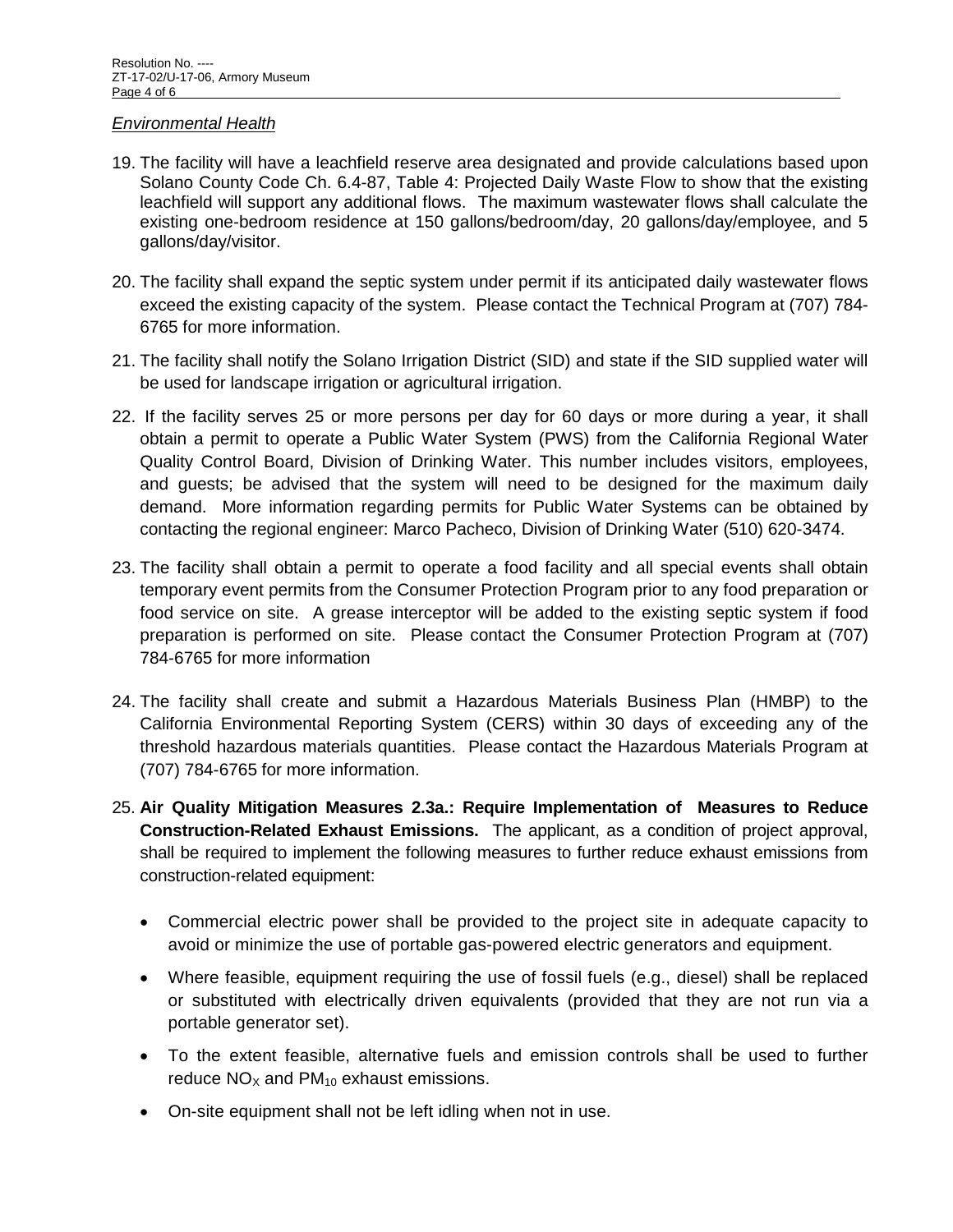- The hours of operation of heavy-duty equipment and/or the amount of equipment in use at any one time shall be limited.
- Construction shall be curtailed during periods of high ambient pollutant concentrations; this may involve ceasing construction activity during the peak hour of vehicular traffic on adjacent roadways or on Spare the Air Days.
- Staging areas for heavy-duty construction equipment shall be located as far as possible from sensitive receptors.
- Before construction contracts are issued, the project applicants shall perform a review of new technology, in consultation with BAAQMD, as it relates to heavy-duty equipment, to determine what (if any) advances in emissions reductions are available for use and are economically feasible. Construction contract and bid specifications shall require contractors to utilize the available and economically feasible technology on an established percentage of the equipment fleet. It is anticipated that in the near future, both  $NO<sub>X</sub>$  and  $PM<sub>10</sub>$  control equipment will be available.
- 26. **Air Quality Mitigation Measures 2.3.b. Require Implementation of Measures to Reduce Fugitive PM<sub>10</sub> Dust Emissions.** The applicant, as a condition of project approval, to implement the following enhanced and additional control measures recommended by BAAQMD and YSAQMD to further reduce fugitive  $PM_{10}$  dust emissions:
	- Hydroseeding shall be used or nontoxic soil stabilizers shall be applied to inactive construction areas (previously graded areas inactive for 10 days or more).
	- Exposed stockpiles (e.g., dirt, sand) shall be enclosed, covered, or watered twice daily, or nontoxic soil binders shall be applied to such stockpiles.
	- Traffic speeds on unpaved roads shall be limited to 15 mph.
	- Sandbags or other erosion control measures shall be installed to prevent runoff of silt to public roadways.
	- Vegetation shall be replanted in disturbed areas as quickly as possible.
	- Wheel washers shall be installed on all exiting trucks, or the tires or tracks of all trucks and equipment leaving the site shall be washed off.
	- Windbreaks shall be installed or trees/vegetative windbreaks shall be planted at windward side(s) of construction areas.
	- Excavation and grading activity shall be suspended when winds (instantaneous gusts) exceed 25 mph.

The area subject to excavation, grading, and other construction activity at any one time shall be limited, as necessary.

- 27. Signage must conform to Chapter 28.96, Signs.
- 28. Cancellation of the Land Conservation Contract number 401 must take place prior to commencement of special events.